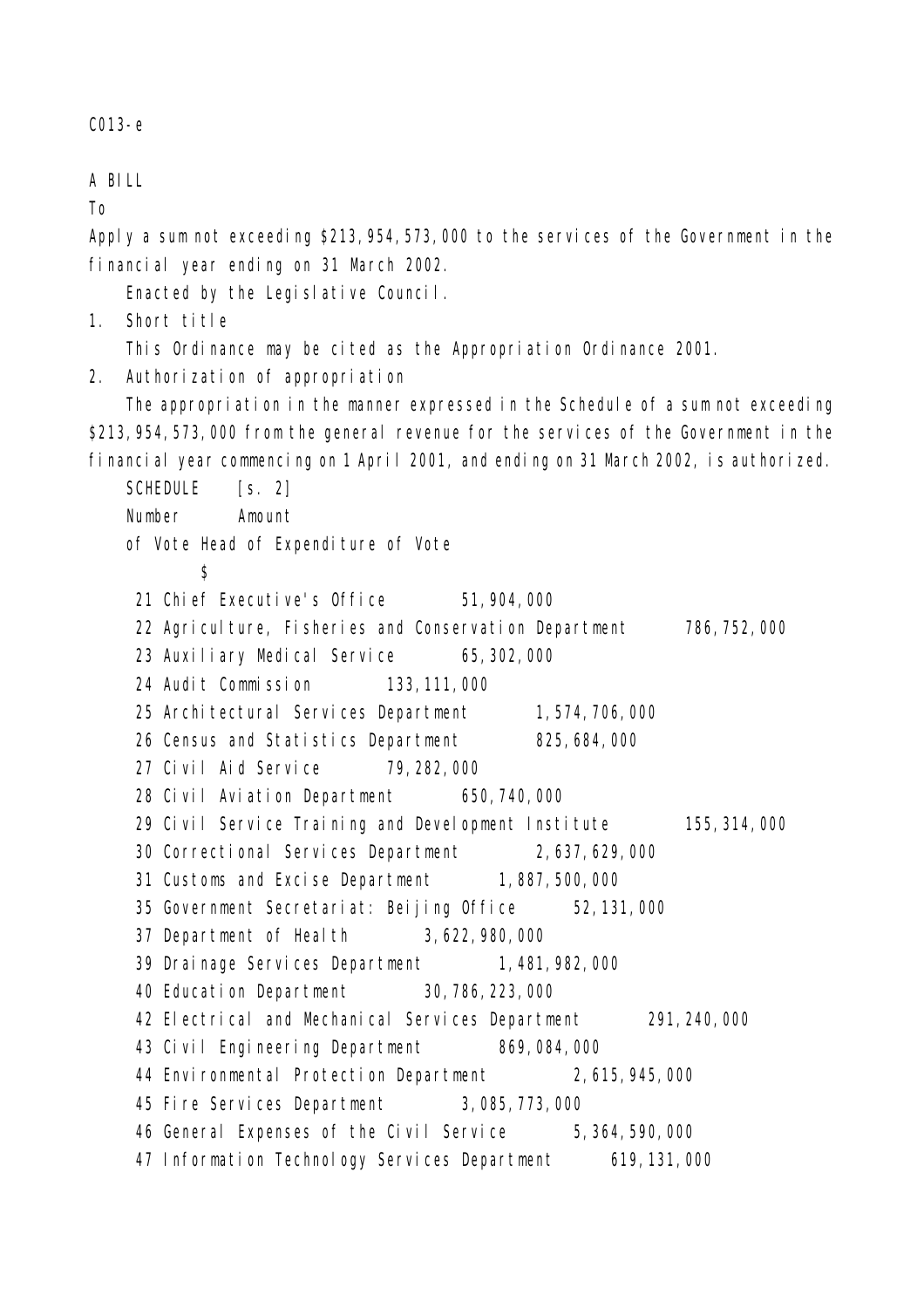48 Government Laboratory 246,324,000 49 Food and Environmental Hygiene Department 4,435,779,000 50 Government Land Transport Agency 302,631,000 51 Government Property Agency 2,006,626,000 53 Government Secretariat: Home Affairs Bureau 193,851,000 55 Government Secretariat: Information Technology and Broadcasting Bureau 185,919,000 56 Government Secretariat: Planning and Lands Bureau and Works Bureau 280,068,000 58 Government Supplies Department 175,156,000 60 Highways Department 1,928,464,000 62 Housing Department 481,200,000 63 Home Affairs Department 1, 251, 477, 000 70 Immigration Department 2,192,943,000 72 Independent Commission Against Corruption 686,659,000 74 Information Services Department 373,339,000 76 Inland Revenue Department 1, 343, 285, 000 78 Intellectual Property Department 116,837,000 79 Invest Hong Kong 70,366,000 80 Judiciary 1,027,845,000 82 Buildings Department 749,927,000 90 Labour Department 912,523,000 91 Lands Department 1,635,537,000 92 Department of Justice 986,695,000 94 Legal Aid Department 883,571,000 95 Leisure and Cultural Services Department 5,287,321,000 96 Government Secretariat: Overseas Offices 238,610,000 98 Management Services Agency 60,946,000 100 Marine Department 984,389,000 106 Miscellaneous Services 6,590,275,000 110 Territory Development Department 227,576,000 112 Legislative Council Commission 357,230,000 114 Office of The Ombudsman 106,929,000 115 Official Languages Agency 121,809,000 116 Official Receiver's Office 137,885,000 118 Planning Department 447,243,000 120 Pensions 14,572,788,000 121 Independent Police Complaints Council 14,089,000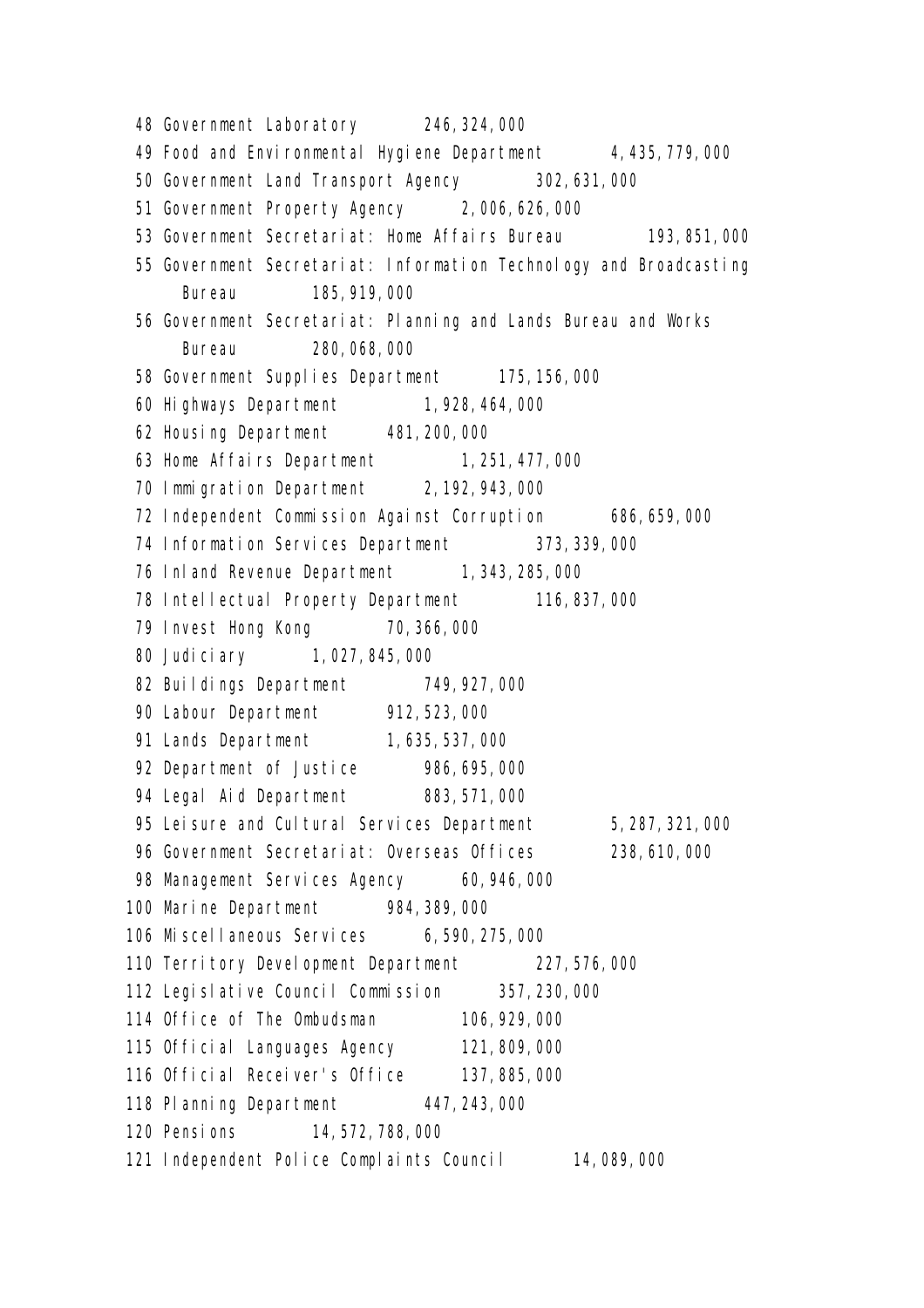122 Hong Kong Police Force 12,350,674,000 130 Printing Department 248,286,000 136 Public Service Commission 18,521,000 142 Government Secretariat: Offices of the Chief Secretary for Administration and the Financial Secretary 359,790,000 143 Government Secretariat: Civil Service Bureau 207,329,000 144 Government Secretariat: Constitutional Affairs Bureau 37,106,000 145 Government Secretariat: Economic Services Bureau 104,362,000 146 Government Secretariat: Education and Manpower Bureau 200,541,000 147 Government Secretariat: Finance Bureau 118,258,000 148 Government Secretariat: Financial Services Bureau 159,906,000 149 Government Secretariat: Health and Welfare Bureau 101,561,000 150 Government Secretariat: Housing Bureau 43,065,000 151 Government Secretariat: Security Bureau 124,441,000 152 Government Secretariat: Commerce and Industry Bureau 130,579,000 153 Government Secretariat: Transport Bureau 78,251,000 154 Government Secretariat: Environment and Food Bureau 60,562,000 155 Government Secretariat: Innovation and Technology Commission 142,748,000 160 Radio Television Hong Kong 515, 144, 000 162 Rating and Valuation Department 389,629,000 163 Registration and Electoral Office 79,239,000 166 Government Flying Service 328,384,000 168 Hong Kong Observatory 225,708,000 170 Social Welfare Department 29,768,739,000 173 Student Financial Assistance Agency 2,308,508,000 174 Standing Commission on Civil Service Salaries and Conditions of Service 14, 210, 000 175 Standing Committee on Disciplined Services Salaries and Conditions of Service 6,774,000 176 Subventions: Miscellaneous 293,328,000 177 Subventions: Non-Departmental Public Bodies 33,263,441,000 180 Television and Entertainment Licensing Authority 120,635,000 181 Trade and Industry Department 300,813,000 186 Transport Department 921,952,000 188 Treasury 324,271,000 190 University Grants Committee 12,900,744,000